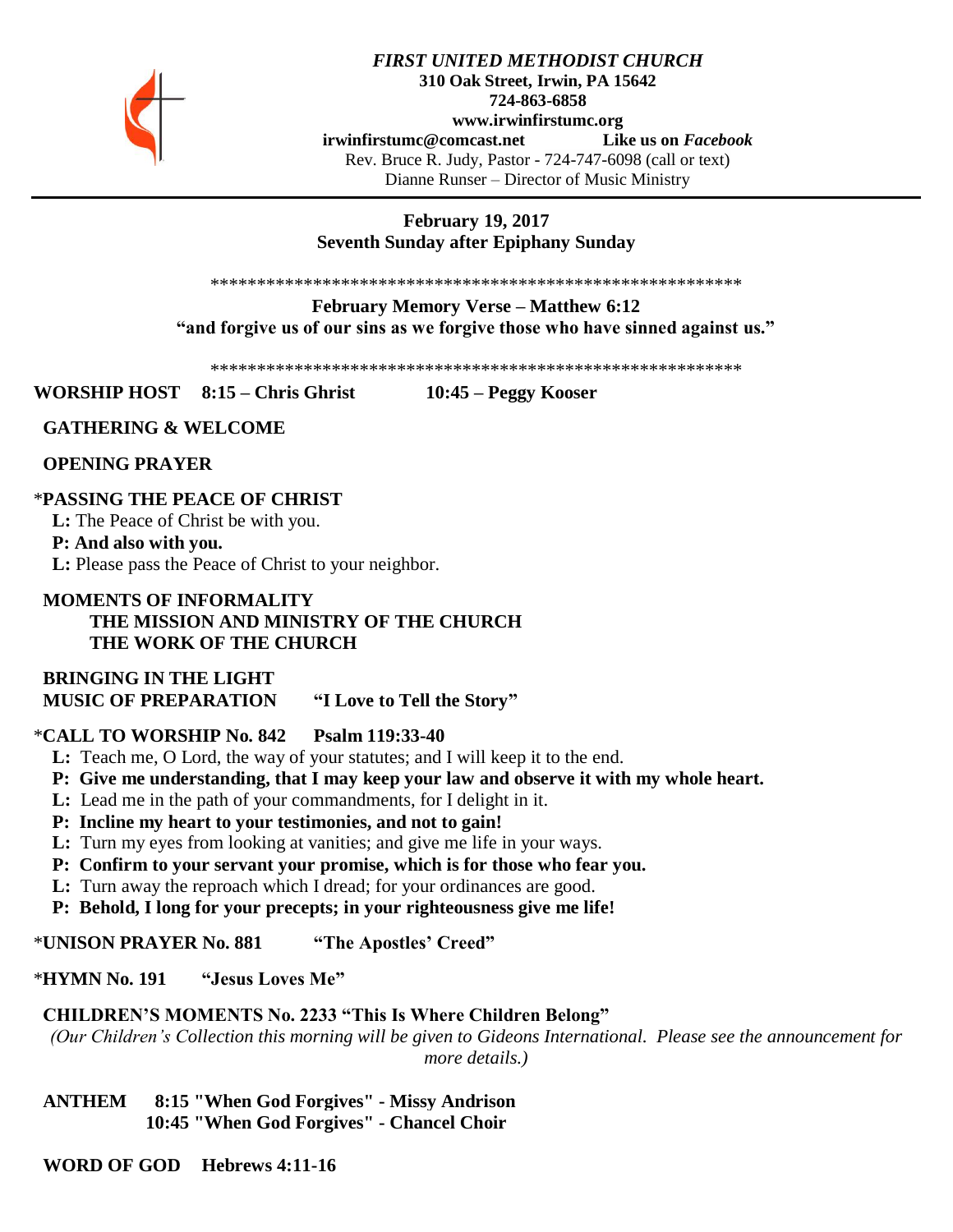# **PRESENTATION OF GOD'S TITHES AND OUR OFFERINGS OFFERTORY "Teach Us Thy Word"**

#### **\*DOXOLOGY No. 87, v.4**

These gifts we now bring, these presents, these tokens, These words can convey it, the joy of this day! When grateful we come, remembering, rejoicing, This song we now offer in honor and praise!

## \***PRAYER OF DEDICATION AND THANKS**

\***HYMN No. 601 "Thy Word Is a Lamp Unto My Feet"**

#### **JOYS AND CONCERNS**

**For our joys we say: "Praise the Lord." For our concerns we say: "Lord, hear our prayers."**

## **PRAYER & THE LORD'S PRAYER**

 **Our Father who art in heaven, hallowed be thy name, thy kingdom come, thy will be done on earth as it is in heaven. Give us this day our daily bread; and forgive us our trespasses as we forgive those who trespass against us. And lead us not into temptation, but deliver us from evil, for thine is the kingdom, and the power and the glory forever. AMEN**

 **SERMON SCRIPTURE John 20:26-31**

 **SERMON "God's Word" –Dick Stewart, Gideons International & Pastor Bruce**

\***HYMN No. 600 "Wonderful Words of Life"** \***BENEDICTION** 

\***MUSIC OF PARTING "Processional in C Minor"**

*The service is under the control of the Holy Spirit. The altar rail is always open.*

\***Those who are able, please stand**.

\*\*\*\*\*\*\*\*\*\*\*\*\*\*\*\*\*\*\*\*\*\*\*\*\*\*\*\*\*\*\*\*\*\*\*\*\*\*\*\*\*\*\*\*\*\*\*\*\*\*\*\*\*\*\*\*\*

## **ATTENDANCE LAST WEEK Saturday: 21 Sunday: 8:15 - 56 10:45 - 92**

# **SERVING YOU TODAY**

**GREETERS:** 8:15 - Bob & Alice Hubert

10:45 – Ethel Rosenburg & Liz Collins

**USHERS TEAMS:** 8:15 – Virginia Ives 10:45 – Joel Frye/Bill Hawley

**SOUND TEAM:** 8:15 – Fritz Runser 10:45 - Penny Brant, Josh Burger

**NURSERY:** Our Nursery (birth through age 5) is open during the worship services. The attendents today are Amy & Hanna Bergman. In the event that no attendents are present, parents are still welcome to use the nursery however they must stay with their children.

**ALTAR FLOWERS:** The altar flowers today are presented in memory of Alice Fennell's birthday - by her husband, Glenn. The butterflies in the arrangement are to honor their grandchildren and great-grandchildren.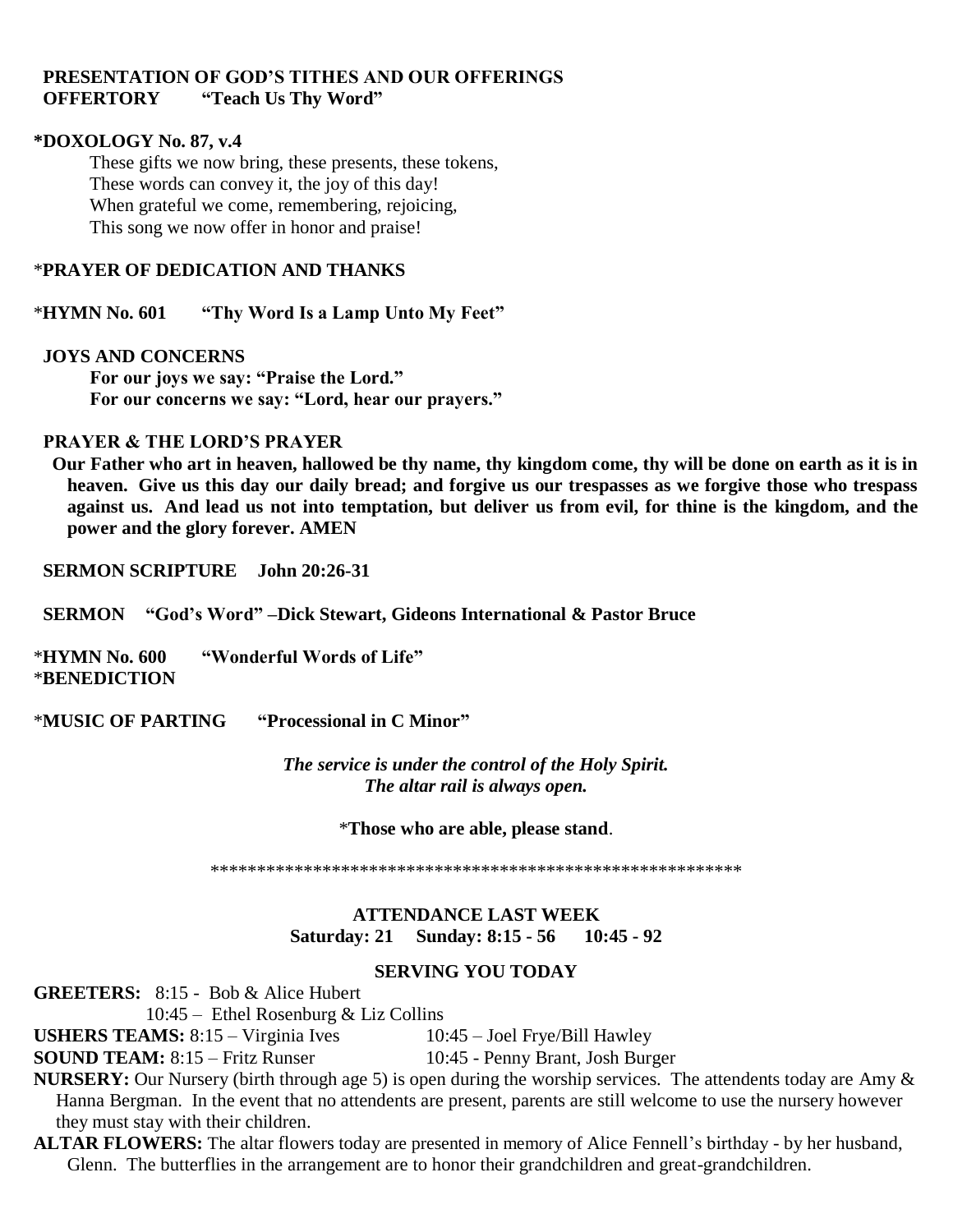The announcement concerning the Altar Flowers last week was incorrect. The announcement should have read, "The altar flowers today are presented in honor of my sister and brothers Theresa, Anthony, and Sonny from Toni Fetter. We apologize to Toni and her family for this error.

#### THIS WEEK AT OUR CHURCH Office - 8:00 AM – 1:00 PM Monday thru Thursday; 8:00 AM – Noon on Friday Pastor Bruce - 10:00 AM - 1:00 PM Tuesday, Wednesday & Thursday 724-747-6098 (call or text) or email at preacherptl@gmail.com

Please feel free to contact Pastor Bruce if you are in need of a pastoral visit.

Today Sunday February 19

**Thursday, February 23** 

| 1000, 90000, 10000, 1000<br>8:00 Prayer<br>8:15 Worship Service<br>9:30 Sunday School<br>9:30 Confirmation Class<br>9:30 Membership Class<br>10:45 Worship Service<br>12:15 SonShiners         | 6:15 C Bells<br>6:30 NA<br>$7.15$ Choir<br><b>Saturday, February 25</b><br>6:00 Alternative Worship Service<br><b>Prayer Shawl Dedication</b><br>7:00 Christian Singles                                                                 |  |
|------------------------------------------------------------------------------------------------------------------------------------------------------------------------------------------------|-----------------------------------------------------------------------------------------------------------------------------------------------------------------------------------------------------------------------------------------|--|
|                                                                                                                                                                                                | <b>Next Sunday, February 26</b>                                                                                                                                                                                                         |  |
| <b>Monday, February 20</b><br><b>Presidents Day</b><br>7:00 Dartball - A<br><b>Tuesday, February 21</b><br>5:30 NA<br>6:15 TOPS<br><b>Wednesday, February 22</b><br><b>Newsletter Deadline</b> | <b>Prayer Shawl Dedication</b><br>8:00 Prayer<br>8:15 Worship Service<br>9:30 Sunday School<br>9:30 Confirmation Class<br>9:30 Membership Class<br>10:45 Worship Service<br>12:15 SonShiners<br>6:00 Talent Show                        |  |
| 1:00 Bible Study<br>6:00 Healing Service                                                                                                                                                       | <b>Upcoming Dates To Remember</b><br>February 22 – Newsletter Deadline<br>February 25 & 26 – Prayer Shawl Dedication<br>February $26$ – Talent Show<br>March $1 - Ash$ Wednesday – Lent begins<br>March 2 – Irwin Rotary Chili Cook-off |  |

MEMBERSHIP CLASSES: Membership classes for those wishing to join our church, and those who would like a refresher course about the United Methodist Church, will take place during the Sunday School hour from Sunday, February 19<sup>th</sup> through Sunday, March 26<sup>th</sup>. The Confirmation class will be joining the Membership class for these sessions. Pastor Bruce will also be leading these sessions.

# **ANNOUNCEMENTS**

**CHILDREN'S COLLECTIONS:** The Children's Collection today will be given to Gideons International. The Gideons International is an Association of Christian business and professional men and their wives dedicated to telling people about Jesus through associating together for service, sharing personal testimony, and by providing Bibles and New Testaments. For more information see the bulletin insert or go to https://www2.gideons.org/about

> Campers: 2/12-\$144.00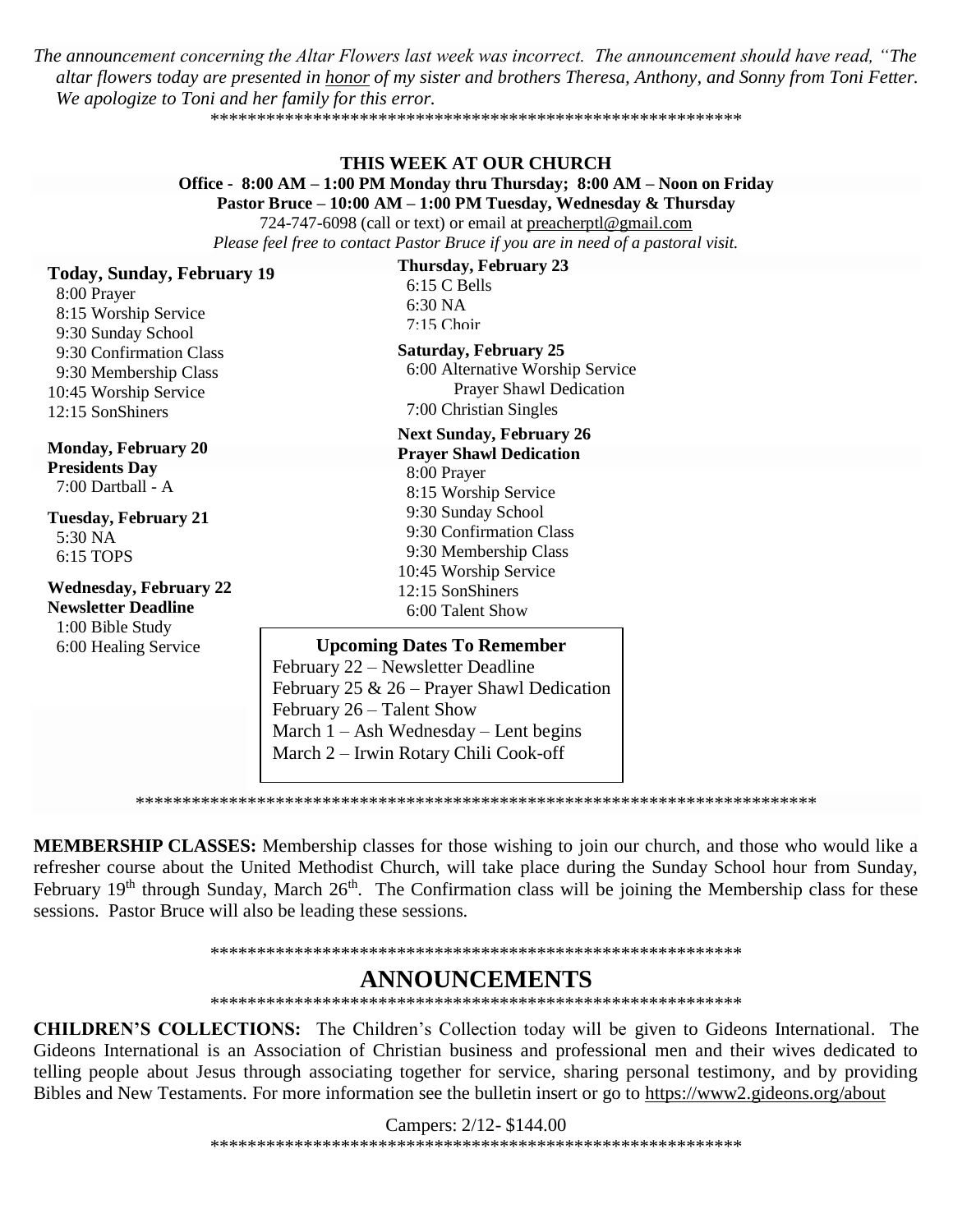"HEARTS TO GOD, HANDS TO WORK MINISTRY": Today Pastor Judy will be dedicating prayer shawls, quilts, scarves, afghans, baby hats & blankets and/or pocket prayer shawls for the 3 services! These items have been made with prayers and peaceful thoughts... May you find God's warmth as you wear, wrap, or hold it in your hand. If you know of someone who is in need of God's Loving Comfort, please take an item to them. These items can be found on the quilt rack and in the basket in front of the Pulpit in the Sanctuary.



Hands to Work

Those who are completing their projects, please obtain a prayer card in the "Comfort/Ministry

Room" next to Pastor Judy's office. Please have your projects ready and/or place them on the altar for dedication prior to the services.

Many thanks for the hands & hearts who have created these items and to those who will be delivering them. Please direct any questions to: Burnetta Green, Kate Schlandler, or Cindi Painter.



Camp Fundraiser Hoagie Sale! Thank you to everyone that ordered a hoagie to help send our kids to camp! We sold 56 hoagies...so thanks for your support! Hoagies can be picked up following both services TODAY in the large room off the narthex. Individual accounts have been started for the campers whose names were written in on your order forms. If no name was listed, the monies earned will go to our General Campership Fund. Questions...contact Laurie Saporito, Camp Steward at 724-864-5649 or cts72@hotmail.com

**NEWSLETTER DEADLINE:** All information for the March 2017 Newsletter is due in the office by Wednesday, February 22<sup>nd</sup>. Please email (preferred) your information to fumc.jeanne.secrep@comcast.net or write it down and leave a copy on the office desk. Please do not call to submit your information. Any information not received by Wednesday, February 22<sup>nd</sup> will be published in the April 2017 Newsletter.

**OPPORTUNITIES TO SERVE:** Please see the clipboard that is being passed today for the following opportunities for service:

1) Coordinator for refreshments after the talent show next week and people to donate cookies

- 2) Volunteers to assist with the monthly coffee hours
- 3) Men to assist erecting the Easter Tomb next Sunday after church.

If you do not get the clipboard and would like to volunteer, please come to the organ to tell Dianne.

**ATTENTION ALL LADIES!** The Mother/Daughter Banquet will be held on May 13, 2017 Contact Dawn Capecci @ 412-651-2503 for more information or for ways you can help make the banquet a success.

**CALLING ALL SCOUTS!** If your child is involved in either Girl Scouts or Boy Scouts at any level, please notify the office. We would like to recognize Scouts in February or March and do not want to leave out anyone involved in Scouting.



**TALENT SHOW:** Yippee! We are going to have a talent show on February 26<sup>th</sup> at 6:00 PM in the Sanctuary. Please sign up to share any talent you may have. Read a story, jokes, or poetry. Sing, dance or play an instrument. Do magic, juggle, or do impressions. Put together a team to do something. Let's have fun and laugh together. Sign up on the clipboard or call the office to register. Invite your neighbors to get involved too. For more info call Pastor Bruce at 724-7474-6098.



Join us on Sunday March 5<sup>th</sup> after the second service for a soup and sandwich luncheon. Not only will you sample some great soups, you will get to enjoy some fellowship with other church members. We will have limited soups available after the first service for take-out. Take-out soup will be sold for \$4 per container. If you would like a sandwich to go with your soup, the cost will be \$5. Soup makers – look for the sign-up poster in the Narthex. We can't do it without your great soups!